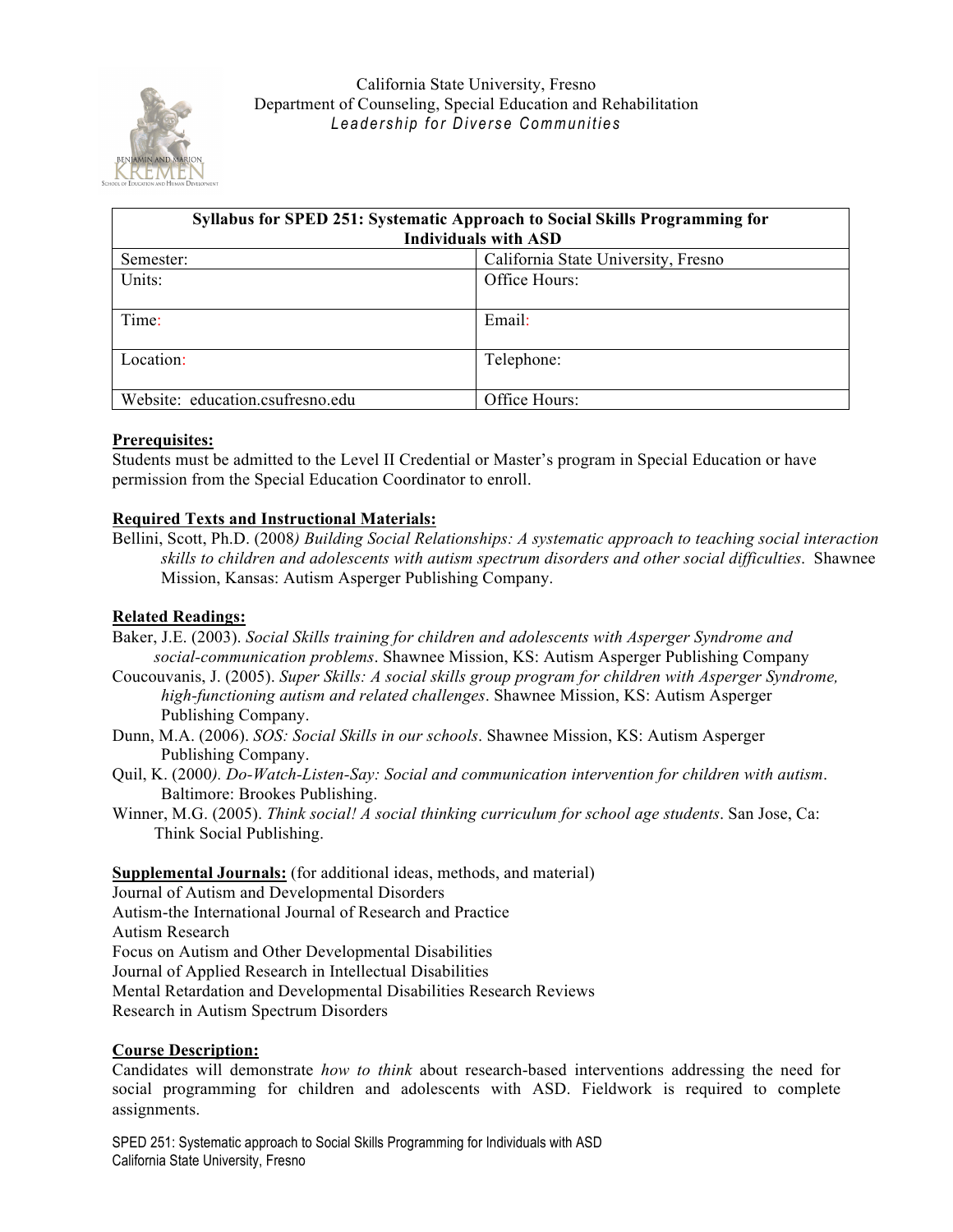# **This course requires the use of your university email account:**

(The University provides free email accounts to all students. Students may sign up for email online at https://zimmer.csufresno.esu/csuf/index.html. Internet accounts are available for a modest fee at http://www.fresno.com/cvonline/cvip.html

# **Course Goals and Primary Learners Outcomes**:

Upon completion of this course, the student will exemplify in practice the Kremen School of Education and Human Development's (KSOEHD) broad vision and mission of ethically informed community leaders from classroom teaching, education administration, and/or higher education who advocate for high standards and democratic values with attention to professional ethics and diversity. The KSOEHD faculty promotes the development of the following candidate professional dispositions across all coursework: Reflection, Critical Thinking, Professional Ethics, Valuing Diversity, Collaboration, and Life-Long Learning. Candidates will increasingly reflect these dispositions in their work with students, families, and communities.

# **Course Goals**

Candidates will understand the need for social skills programming for children and adolescents with autism spectrum disorders and other social difficulties. Candidates will learn to assess social functioning, distinguish between skill acquisition and performance deficits, select interventions strategies, implement intervention(s) and evaluate and monitor student progress. Candidates will discriminate among the myriad of social skills strategies and resources available to professionals.

# **Primary Learner Outcomes**

- List and describe the five tenets of social skills programming
- Identify and describe the three processes related to thinking that are important to the social performance of children and adolescents with ASD.
- List and explain the three general prerequisites for social thinking that should be considered every time an aspect of social cognition is taught.
- Identify all components of the Developmental Pathways Model of Anxiety and their implication for social skills programming.
- List impairments that may affect one's ability to execute the decisions made during a social interaction.
- Name and describe the six categories of social impairment that may be evident in children with ASD.
- Identify the purpose of the five-step model for social skill programming.
- Explain the purpose and importance of social skills assessment.
- Describe the methods of social skills assessment that comprise the assessment flowchart, including the advantages and disadvantages of each.
- Identify examples of tools used within each method of social skills assessment, along with the advantages and disadvantages of each.
- Define and distinguish between a skill acquisition deficit and a performance deficit. Explain the importance of distinguishing between the two.
- Describe how to match intervention strategies to skill deficits, including the guiding questions that may be used to do so.
- Explain the difference between social accommodation and social assimilation and identify their roles in social skill programming.
- Describe each of the strategies that promote skill acquisition and identify the social skill with which they may help.
- List and define strategies that enhance performance of social skills and explain how each may do so.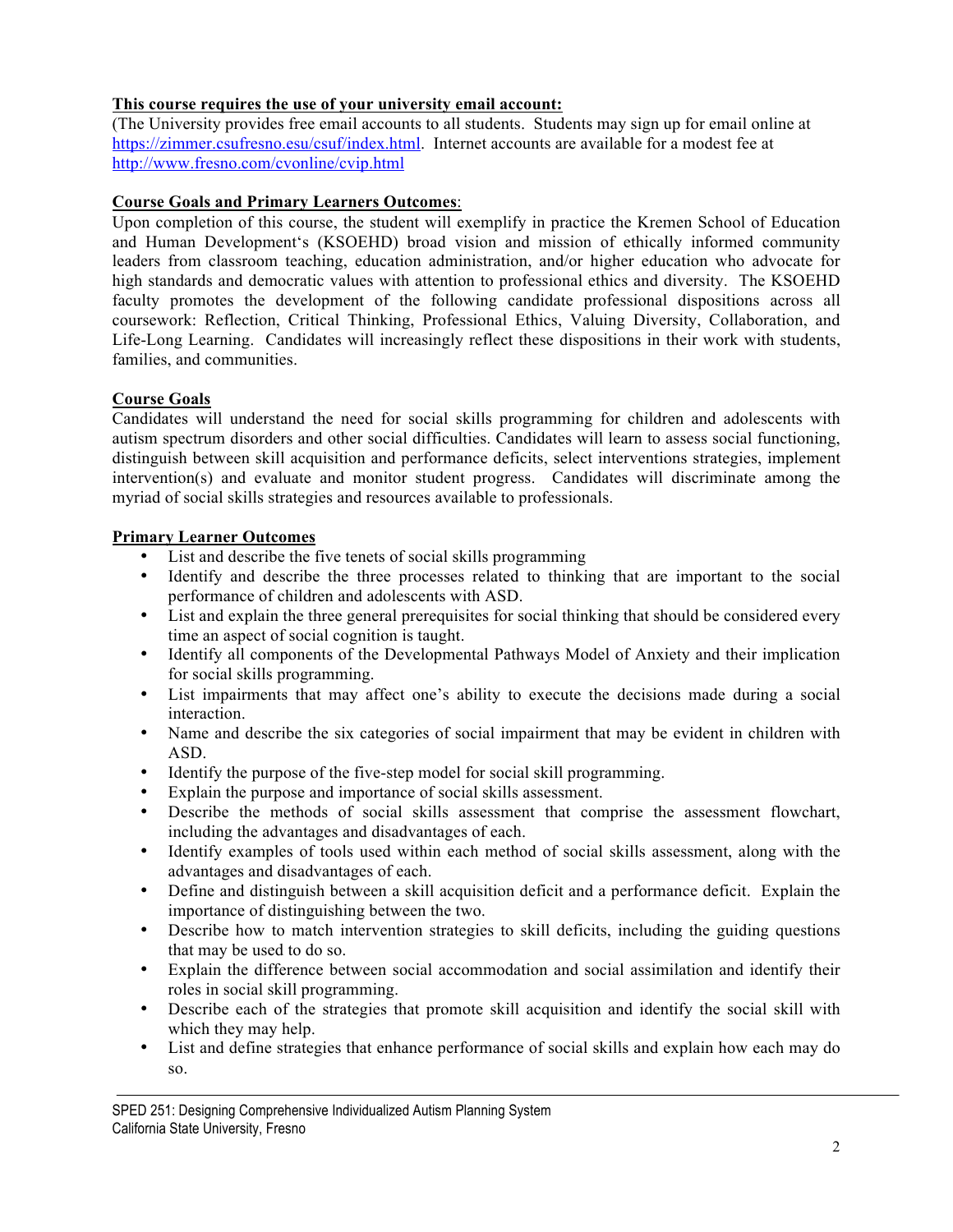- List and describe the stages of program planning.
- Name and define strategies for promoting generalization
- Explain the importance of evaluating and monitoring progress
- Explain the following factors that should be taken into account- social validity, social acceptability, and treatment fidelity.
- Describe methods for evaluating progress.
- Describe what hinders most children with ASD from developing meaningful social relationships.<br>• State one of the most important factors in successfully implementing social skills programming
- State one of the most important factors in successfully implementing social skills programming.

### **Course Policies**

# **Classroom Environment**

- 1. Keep audible communication devices (cell phones, pagers, IPODs, and other portable media players) turned off during class.
- 2. Use of laptops, computers, and/or PDAs is permitted only for SPED 179 note-taking or student presentations. No other use is acceptable.
- 3. Obtain advanced permission from the instructor for visitors.

# **Attendance**

The Special Education Faculty place great importance on attendance and participation, as these are professional expectations. Every unexcused/unauthorized absence, early departure, and/or tardy may result in a lower grade.

- 1. Excused/authorized absences/tardies/early departures will be allowed only per University policies: (1) when the student has a serious and compelling medical condition that she/he can support with documentation, or (2) when a death or serious illness in the immediate family (i.e., parents, spouse, or child) prohibits student from attending class, or (3) when student is participating in University-sponsored athletic, extracurricular, or academic endeavors away from campus.
	- a. If requesting an excused absence/tardy/early departure, it is the student's responsibility to provide acceptable documentation to the instructor within 2 weeks of the absence/tardy/early departure.
	- b. If the student does not provide acceptable documentation, then the absence/tardy/early departure will be marked as unexcused, and the corresponding points will be deducted.
- 2. Deductions for attendance occur as follows:
	- a. Each unauthorized/unexcused absence, early departure, and/or tardy will result in the deduction of 5 points per class session.
- 3. If you are absent, tardy, or leave early, excused or unexcused, it is your responsibility to do all of the following:
	- a. Obtain handouts, notes, and other materials from peers. The instructor does not keep copies beyond the class session in which these were given.
	- b. Contact the instructor as soon as possible after the missed class period to provide documentation of the reasons for the absence and to discuss what, if anything, can be done to maintain your desired grade.
	- c. Submit all assignments by the beginning of the following session.

#### **Assignments**

- 1. Each student is responsible for completing assignments and readings prior to each class session to actively participate in discussions, activities, and presentations.
- 2. Assignments for this class must be each student's own work.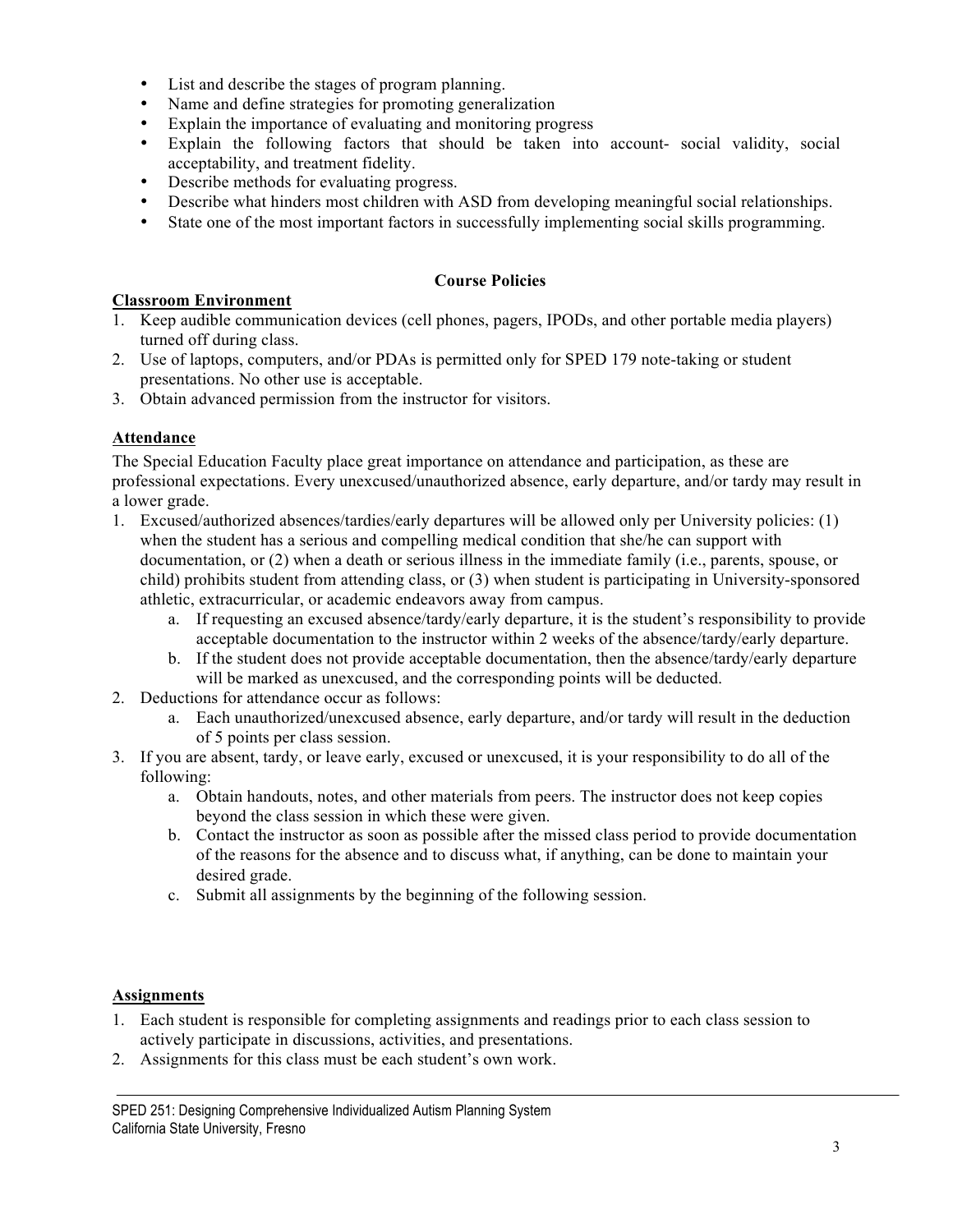- 3. All assignments must be completed independent/individually, except where otherwise indicated.
- 4. All assignments must follow the formats/instructions provided in the syllabus.
	- a. It is the student's responsibility to obtain and follow all formats/instructions exactly and to seek clarification if needed.
- 5. Most assignments have a rubric (evaluation) available.
	- a. It is the student's responsibility to obtain, print, and staple/clip the paper rubric to its corresponding assignment.
	- b. Assignments submitted without the appropriate rubric, without name and date, and/or not following the formats provided will be returned not graded.
- 6. All assignments will be submitted in paper copy and follow the guidelines listed below:
	- a. Write in narrative and word-process, using 1" margins, 12 point font, and 1.5 spaces between lines.
	- b. Use transitions sentences, phrases, and words between ideas and paragraphs.
	- c. Label with headings within each assignment to identify each section of the paper. Refer to the "Areas to be Evaluated" in each rubric to determine the headings.
	- d. Check and correct spelling, organization, syntax, structure, grammar, and mechanics. Proofread and spell-check your assignments prior to submission.
- 7. Assignment Timelines/Due Dates:
	- a. All assignments are due in paper copy before the end of the class session on the date the assignment is due to be eligible to receive full credit/points. It is the student's responsibility to submit all assignments on time.
	- b. Exceptions will be made only for: (1) authorized/excused absences as defined above, if the instructor is notified within 24 hours of the absence and provided with acceptable documentation; and (2) in the event of an unforeseen, unauthorized/unexcused absence, emergency, or other issue.
	- c. Any assignment submitted late (after the class session in which it is due) will receive, at a maximum, the number of points to equal a grade no higher than a "B". Exceptions will be made only for excused/authorized absences. Do NOT email assignments.

# **Confidentiality**

The privacy and identity of children and their families should be protected in all written materials. Therefore when writing about a child, the recommended language is, "For the purpose of this paper, I will refer to the observed student as (fictitious first name)."

# **Grading**

- 1. The total points received on each assignment are recorded in the grade roster.
- 2. Grades are calculated by percentage (the total points received divided by the total points possible).
- 3. Percentages:  $100-90\% = A$ ;  $89-80\% = B$ ;  $79-70\% = C$ ,  $69-60\% = D$ ;  $59\% = 0 = F$ .

# **Examinations and Major Assignments**

# **FIELDWORK REPORT**: **100 POINTS**

(Candidate Dispositions: Reflection, Professional Ethics, Valuing Diversity, Collaboration and Critical Thinking)

During this semester, each student will engage in 20 hours of documented field experience working directly with a student diagnosed with autism. You will utilize your fieldwork to complete the assignments for the class. The fieldwork experience should include activities and observations interactions with parents, staff, and students.

- **1.** Document field experience and obtain appropriate signatures on the course fieldwork form provided by the instructor. Upon completion of hours, present this course fieldwork form with the cumulative fieldwork form to obtain course instructor's signature.
- **2.** Project Outline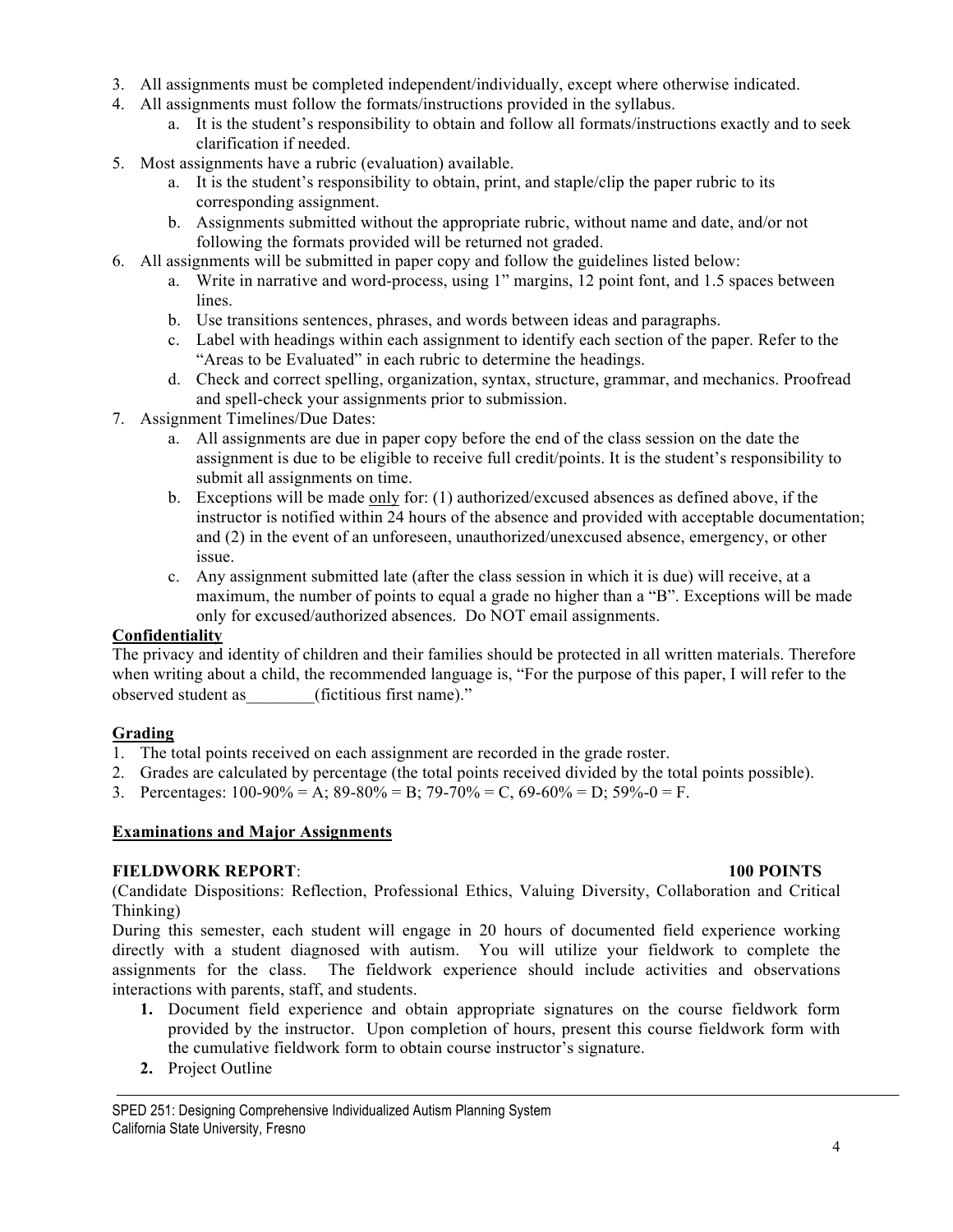- a. Select a child or adolescent with whom you will implement the Five-Step Model for Social Skills Programming throughout the semester with a focus on 1-2 objectives.
- b. After each step of the model is addressed in class, you can complete it/practice implementing it with your chosen child or adolescent.
- c. Select 3-4 strategies from chapter 8 (skill acquisition) or chapter 9 (enhance performance).
- d. Compile a portfolio that documents your work with the child or adolescent, including such items as completed assessments and forms, copies of materials used when implementing strategies, data sheets, and a reflection paper.
- e. Provide enough detail so that others would be able to replicate your interventions.

### **PAPER (5 – 8 PAGES) 30 POINTS**

(Candidate Dispositions: Valuing Diversity, Collaboration, Life-Long Learning, Critical Thinking, and Professional Ethics)

# **Select from ONE of the 5 Topic ideas**

- 1. Idea #1: The Importance of Social Skills Programming for Children and Adolescents with ASD
	- a. Write a paper that addresses why social skills programming is a critical component of comprehensive programming for children and adolescents with AS, including: the five basic tenets of social skills programming and common areas of challenges related to social skills in children and adolescents with ASD.
	- b. Address the potential impact of social skill programming if (a) implemented effectively or (b) implemented poorly
	- c. Include why social skills programming is often overlooked and/or under-implemented, including any specific components of social skills programming that are often overlooked.
- 2. Idea #2: Five-Step Model for Social Skills Programming
	- a. Write a paper that describes and identifies the importance of each step in the Five-Step Model for Social Skills Programming.
- 3. Idea #3: Social Skills Programming Resources: How Do They Compare?
	- a. Select two social skills programming resources (e.g., Baker 2003: Coucouvanis, 2005; Dunn, 2006: Winner, 2005) and write a paper that (a0 summarizes, compares, and contrasts the features of each resource; and (b) evaluate them based on the guidelines for effective social skills programming included in the textbook.
- 4. Idea #4: When Research to Practice Isn't Possible: My Philosophy on Effective Social Skills Programming
	- a. Write a paper addressing the fact that minimal research exists to support social skills strategies and your beliefs regarding how to best balance using evidence-based strategies with anecdotally based (i.e., someone else told me this works), experience-based (i.e., I have found this to work), and have-a-go (i.e., let's give this a try) strategy
	- b. Use the National Autism Standards to support your beliefs and findings.
- 5. Idea #5: The Story Behind the Data
	- a. Write a paper addressing the importance of data collection (as it relates to social skills programming), various methods of data collection, and the advantages and disadvantages of each.
	- b. Create and describe a fictional child or adolescent (e.g., demographics, areas of strength and challenges, home and school situation)
	- c. Select 2-3 social skills strategies you would implement with this child or adolescent
	- d. Describe how and when you would collect data to monitor the child's or adolescent's progress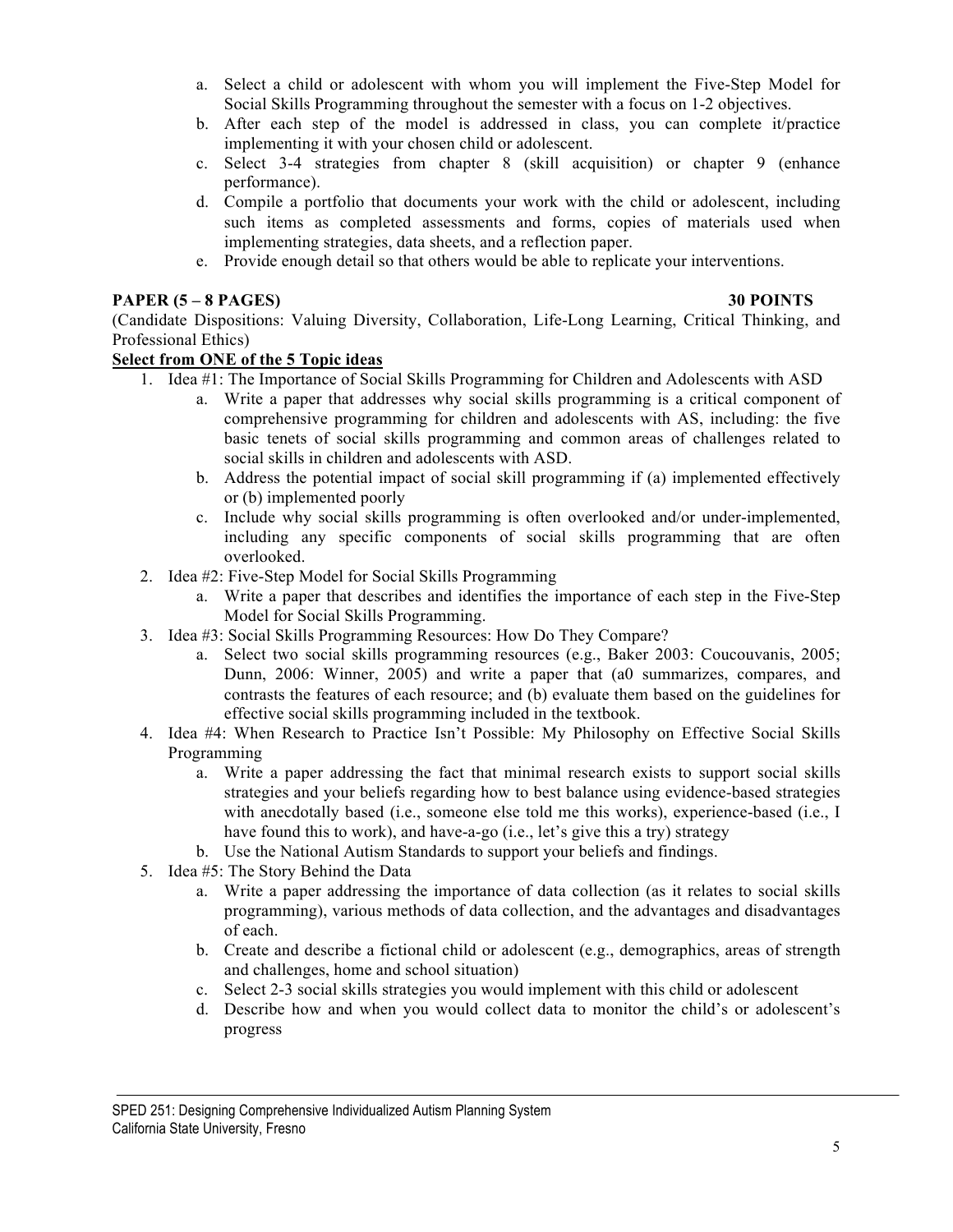# **RESEARCH TO PRACTICE PROJECT 100 POINTS**

(Candidate Dispositions: Critical Thinking, Valuing Diversity, professional Ethics and Life-Long Learning)

- Students work in teams to research the evidence for practices recommended in Chapters 8 and 9 (you may use citations and references as a starting point.)
- Each team will be assigned 1-2 strategies per team, based on the size of the class.
- Each team creates a table with the following column headings: (a) article citation: (b) demographics (e.g., number of subjects, age, and gender): (c) other relevant instruments (e.g., if an instrument or strategy other than the one the team is researching has been incorporated in the study): and (d) results. Teams should include the name of their strategy in the title of their table (e.g., Research on Prompting).
- If the team cannot locate any research regarding a given strategy, enter "No Relevant Research Located" in the first row of your table.
- Team's tables will be compiled into a resource packet for download on blackboard.

# **INDIVIDUAL PROJECT 60 POINTS**

(Candidate Dispositions: Reflection, Critical Thinking, Collaboration, Valuing Diversity, Professional Ethics, Life-Long Learning)

Additional Strategies that promote skill acquisition or enhanced performance

- Identify and create a list of strategies that promote skill acquisition or enhance performance, beyond those discussed in Chapters 8 and 9 of the textbook.
- Exam the research literature or searching the internet, as well as building from your own experiences.
- Select two strategies; provide written answers to the six questions posed in the table on page 15: "Questions to Answer When Selecting Intervention Strategies."
- In your answer to the fourth question, "Is the strategy supported by research?" Include a table with the following column headings: (a) Article Citation: (b) Demographics (e.g., number of subjects, age, and gender): (c) Other Relevant Instruments (e.g., if an instrument or strategy other than the one you are researching has been incorporated in the study): and (d) Results. Include the name of your strategy in the title of the table (e.g., Research on Social Autopsies).
- If you cannot locate any research regarding a given strategy, enter "No Relevant Research Located" in the first row of your table.

# **CHAPTER REFLECTION QUESTIONS 65 POINTS**

(Candidate dispositions: Critical Thinking, Valuing Diversity and Life-Long Learning) Answer reflective chapter questions on Blackboard prior to class. Come to class prepared to participate in an in-class small group activity or a Think-Pair-Share activity to share individual written reflections.

**Assignment and Exam Grading: ASSIGNMENT/ACTIVITY POINTS** FIELDWORK HOURS AND PROJECT 100 points PAPER 30 points MID TERM EXAM 25 points

SPED 251: Designing Comprehensive Individualized Autism Planning System California State University, Fresno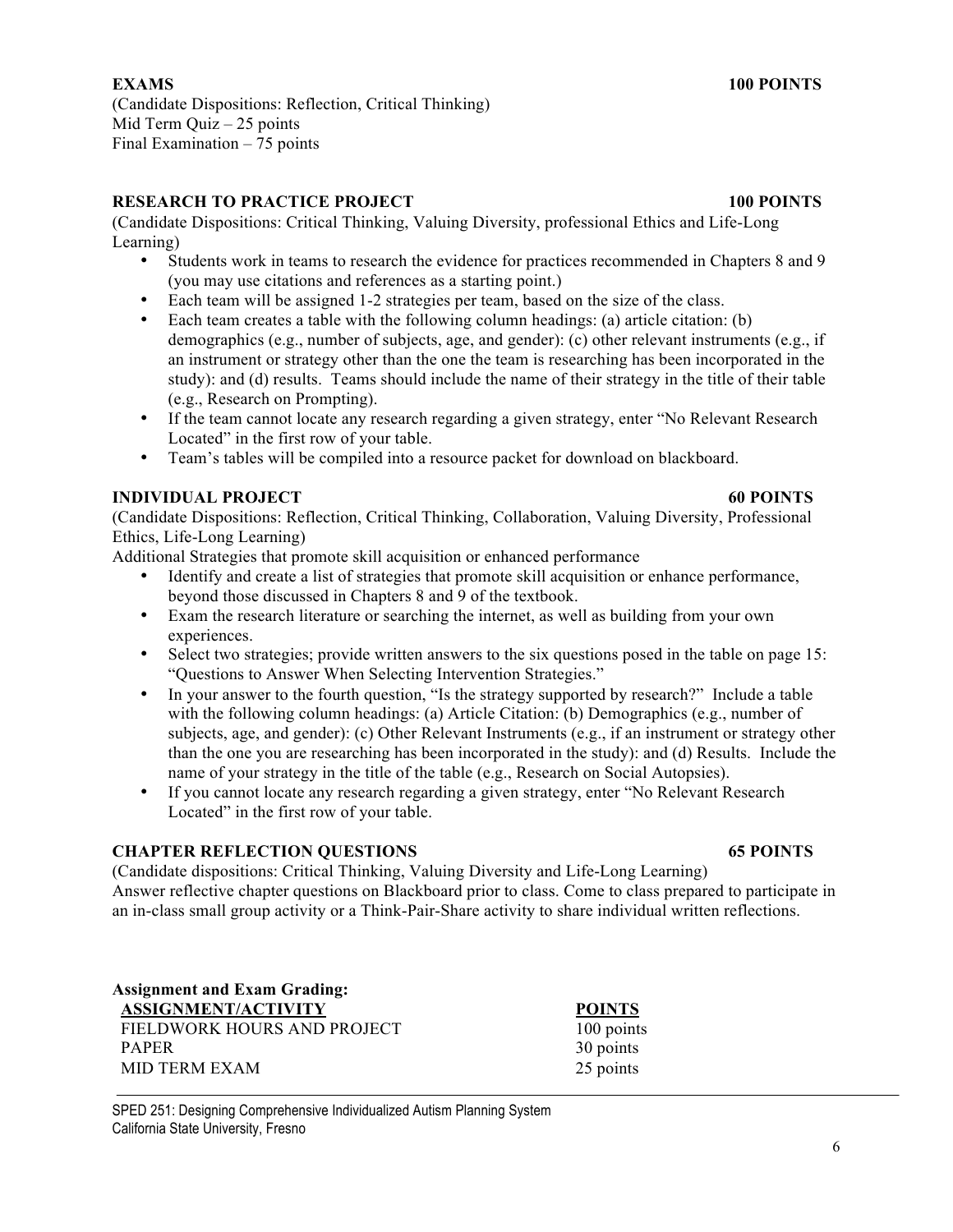FINAL EXAM 75 points INDIVIDUAL PROJECT 60 points RESEARCH TO PRACTICE PROJECT 75 (paper) + 25 (presentation) 100 Points CHAPTER REFLECTION QUESTIONS 5 points each session x 13 = 65 TOTAL POINTS POSSIBLE 455

Grading Range: A = 409-455; B = 364-408; C = 319-364; D = 273-318; F = 272 or below

### **University Policies**

University Policies are available for review on the following website: http://www.csufresno.edu/academics/policies\_forms/instruction/RequiredSyllabusPolicyStatement.htm

### **Tentative Course Schedule**

"The schedule and procedures for this course are subject to change in the event of extenuating circumstances."

|                | Date | Topic                                                                            | Readings  | Assignments Due                                            |
|----------------|------|----------------------------------------------------------------------------------|-----------|------------------------------------------------------------|
|                |      | Introduction                                                                     | Syllabus  |                                                            |
|                |      | Five Basic Tenets of Social Skills<br>Programming                                | Chapter 1 |                                                            |
| $\overline{2}$ |      | The Essence of Social Interaction<br>Skills: Three Integrated<br>Components      | Chapter 2 | <b>Identify a Student to work with</b><br>for the semester |
| $\overline{3}$ |      | Common Social Skill Difficulties<br>Associated with ASD<br>Groups meet           | Chapter 3 |                                                            |
| $\overline{4}$ |      | Five-Step Model for Social Skills<br>Programming                                 | Chapter 4 |                                                            |
| 5              |      | Assessing Social Functioning                                                     | Chapter 5 |                                                            |
| 6              |      | Distinguishing Between Skill<br>Acquisition Deficits and<br>Performance Deficits | Chapter 6 |                                                            |
| $\overline{7}$ |      | <b>Selecting Intervention Strategies</b>                                         | Chapter 7 | <b>Paper Due</b>                                           |
| 8              |      | <b>Strategies That Promote Skill</b><br>Acquisition                              | Chapter 8 |                                                            |
|                |      | Mid Term                                                                         |           |                                                            |
| 9              |      | <b>Strategies That Enhance</b><br>Performance                                    | Chapter 9 |                                                            |